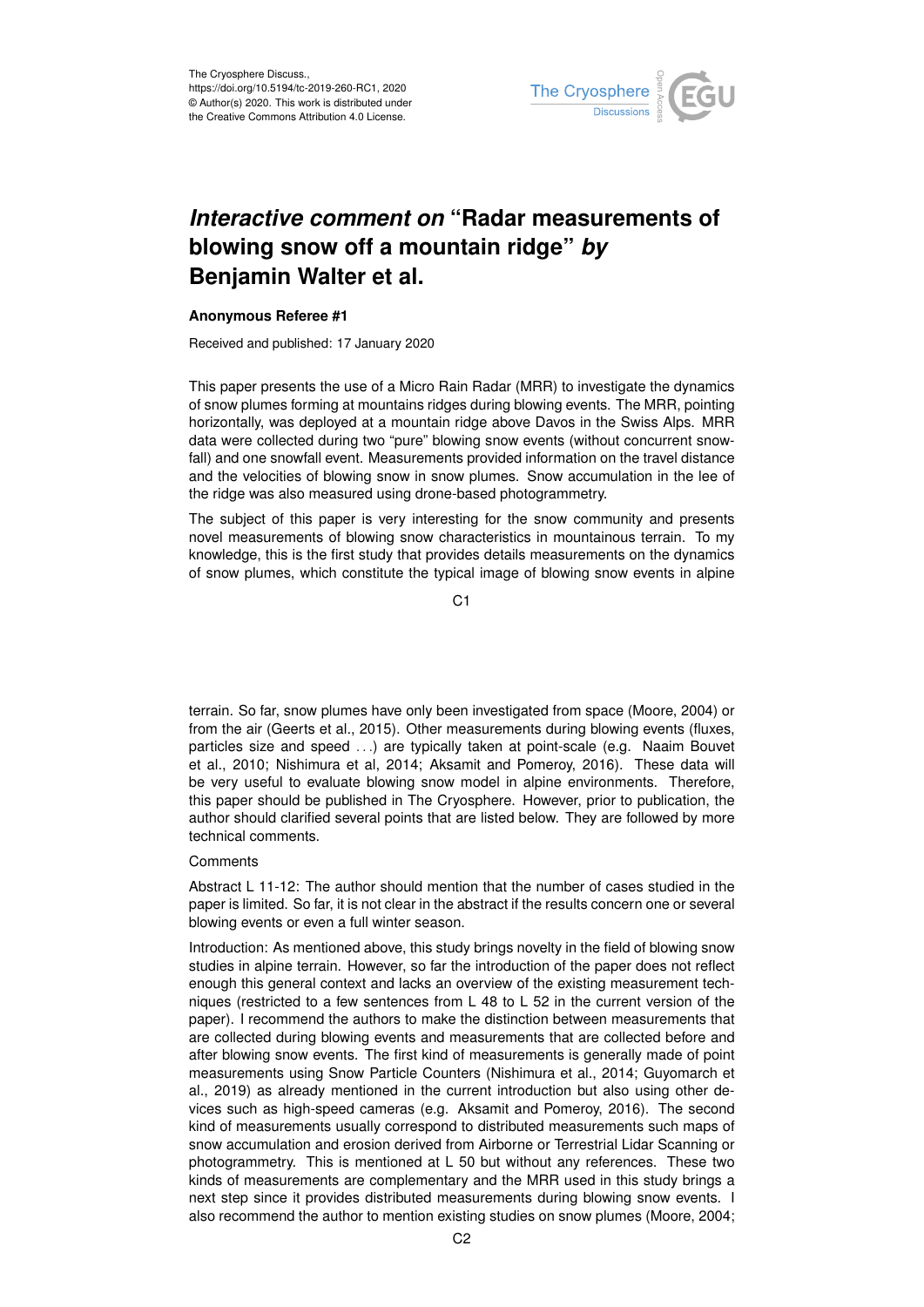Geerts et al., 2015) and their main conclusions. In addition, the introduction is missing a paragraph on the MRR technology and its traditional use to retrieve characteristics of solid precipitation. It would be valuable for the reader to know if previous attempts have been made to study blowing snow with MRR (the authors mention such application in their conclusion L 357-358). So far, the term MRR is mentioned for the first time in Methods section. Finally, the introduction in its present form mainly contains references to papers from the Davos and Lausanne group. There are no doubt that this group has published very valuable contributions in this field but a broader perspective would certainly improve the quality of the introduction.

P 2 L 50: it is not clear here if the authors are referring here to measurements of blowing snow characteristics taken during blowing snow events or to measurements collected before and after blowing snow events. For example, when they mention radar technology, are the referring to a MRR to collect data during blowing snow events or to a ground penetrating radar to collect snow depth data before and after the event? Same for the LiDAR (see my previous comment).

P 3 L 70-75: general references on the MRR technology and its application in meteorology are missing.

P 4 Figure 1: a map of the area would be useful to better understand the experimental setting and the location of the MRR with respect to the surrounding topography. Figure 2 is not sufficient and only shows the immediate surrounding of the MRR location. The authors could also show on this map the location of the transect presented in Fig 1b.

P 4 L 97-110: this paragraph is confusing since it is the first time that the authors mention that several evaluation periods were considered in this study. The authors should re-organize this section and describe earlier the different evaluation periods. This is currently done at the end of the Methods section (P5 L 128-133). Different sets of MRR parameters settings were used for each evaluation period. The authors should explain the reasons for these different values. Did it depend on the meteorolog-

 $C<sub>3</sub>$ 

ical conditions during the blowing events or the occurrence of concurrent snowfall (for evaluation period 3)?

P 7 L 159-165: it is not clear why the authors included this paragraph at the beginning of the Results section, especially since results on snow height distribution are presented later in Section 3.4.

P7 P164-166: the wind rose on Fig 2. does not bring very valuable information since it does not correspond to the period of snow depth change shown on the map. Instead, I recommend the authors to add on Fig 2 the wind rose for the full period from 12 to 21 March (date when the sonic anemometer was removed) or the wind rose only combining all major wind events during this period (as currently shown on Fig 10). In addition, it would be interesting if the author could provide at the beginning of the Results section a figure showing the two wind roses for evaluation periods one and two. This would give the reader a general overview of the wind conditions during these two events.

P 7 P 167-173: it is also not clear why the authors included this paragraph at the beginning of the Results section. A table or a figure does not support the information provided here. Since this paper constitutes the first application of a MRR to blowing snow studies in alpine terrain, I think that it would interesting to show the differences in radar reflectivity for blowing snow events with and without concurrent snowfall.

P 8 L 179: the title of this section is not appropriate since this section does not focus only on the MRR radial velocity. This section constitutes more a zoom on a specific event.

P 8 L 190-194: the MRR turbulence intensity should be defined in the Methods section at the same time as the Doppler velocity and the spectrum width.

P 10 L 227-230: the comparison between the MRR radial velocity and the horizontal velocity measured by the sonic anemometer is only carried out for the first evaluation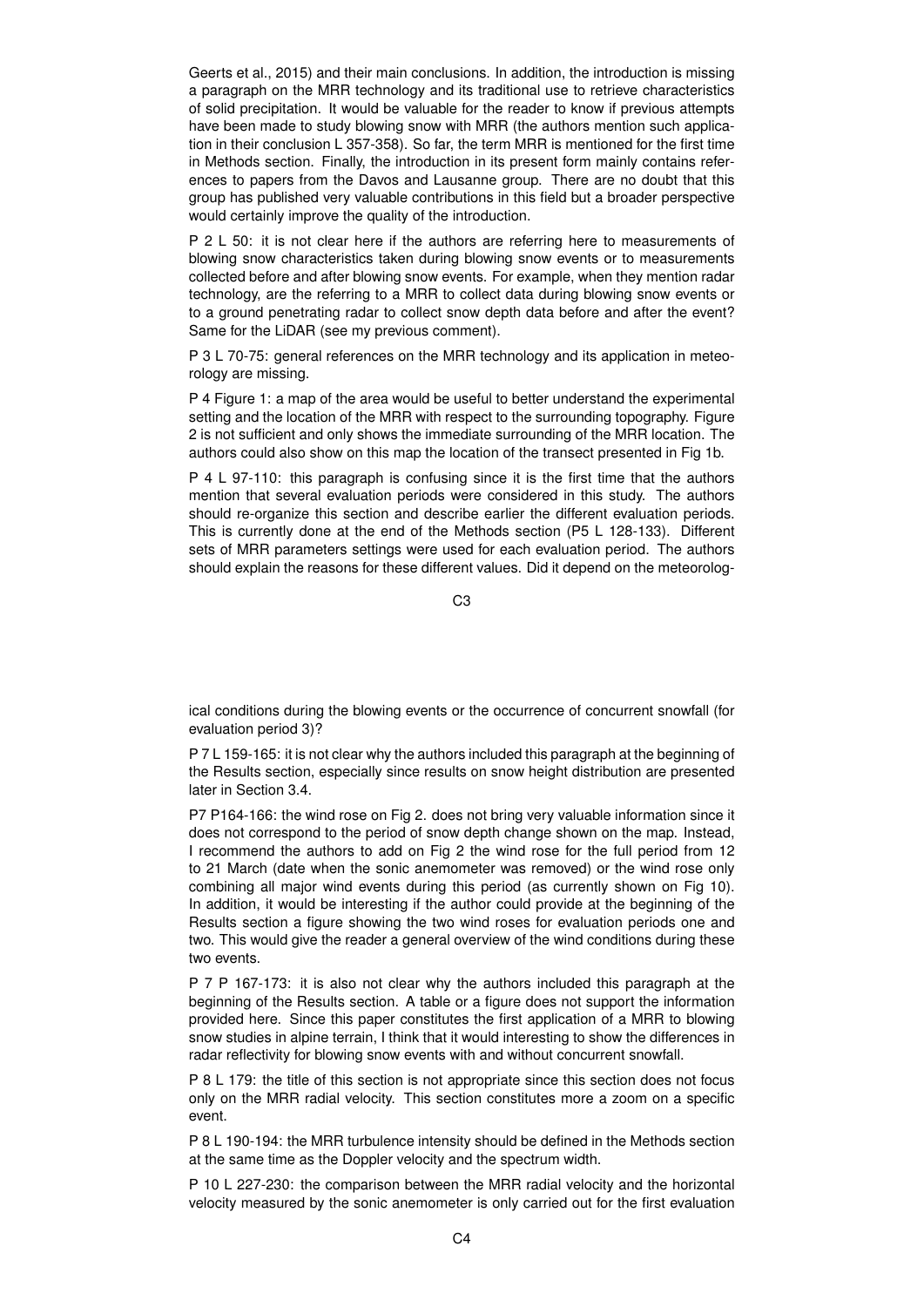period. Why did the author not consider the second period as well? Is it due to the different values of range gate length between the two periods?

P 10 L 246 – P 11 L 254: The analysis of the momentum flux revealed the presence of a low-level jet close to the ground during the first evaluation period. The presence of such hump in the lowest meters has been previously reported in measurement of the wind profile at crest location (Fohn, 1980). Did the author find negative values of the momentum flux during the second evaluation period? Overall, it would be interesting to systematically carry out the same analysis for the two pure blowing snow events in Section 3.2.

P12 L 274-207. The authors mention that the average wind speed was larger during the second episode, explaining the larger transport distances. To better understand these differences of transport distance, it would be interesting to show the distributions of wind speed during the two blowing snow events and not only the average values. In a sense, Figure 7 could provide this information but the author should separate the data for the 2 blowing events. At L 279, the authors mention that the snow surface conditions and its erodibility may have been different between the two episodes. This suggests that the relationship between the transport distance and the wind speed varied between the two episodes. Separating the data on Fig. 7 would help answering this question.

P 12 L 282-283: the extrapolation of the median wind velocity to obtain a threshold velocity is rather hazardous. Indeed, the definition of the threshold velocity differs from the traditional definition of the threshold velocity for the onset of snow transport in saltation (e.g. Schmidt, 1980; Guyomarc'h and Merindol, 1998 Clifton et al., 2006). The authors should better comment on the definition of the threshold velocity and its difference with previous studies.

P 13-14: Section 3.4 presents the results on snow depth changes during the period from 12 to 29 March. This period does not correspond to the two pure blowing snow events studied in the previous sections. The authors should improve the description

C5

of the linkage between the snow depth changes and the blowing snow characteristics derived from the MRR in Sect. 3.1 to 3.3. Indeed, so far, the MRR data in Sect. 3.4 are only used to show that the agreement is good between the MRR radial velocity and the sonic anemometer wind velocity. This was already shown in Fig 4 and 5. For example, can the author discuss similarities or differences between the transport distance from the MRR and the pattern of snow deposition in the lee of ridge? Overall, the author should better justify why showing the snow depth changes bring constructive information to this study. So far, I cannot find it and would recommend to the authors to remove this section from the paper and to focus on a mode detailed evaluation of the two blowing snow events.

P 15 L 360-364: the potential of LiDAR is not clearly defined here. Are the authors referring to Airborne Laser Scanner for measure before and after blowing snow events or vertically- (or horizontally-) pointing cloud physics Lidar for measurements during blowing snow events.

P 15: Section 4: Errors and uncertainties associated with the MRR data are not discussed in the text. It would be a very valuable addition since this paper constitutes the first investigation of the dynamics of snow plumes with a MRR and we can expect more studies to come in the future. The authors should also mention in their conclusion the potential for innovative model evaluation.

## Technical Comments

Abstract L 18-19: the definition of threshold wind speed used here is questionable and a value of the threshold velocity with two decimal value may not be relevant for the abstract.

P 1 l 30: the references to Gerber et al (2018) and Sharma et al (2019) are not fully appropriate here. Indeed, the paper by Gerber et al (2018) does not study blowing and drifting snow and the paper by Sharma et al (2019) focuses on snow bedforms, which are typically below the slope scale.